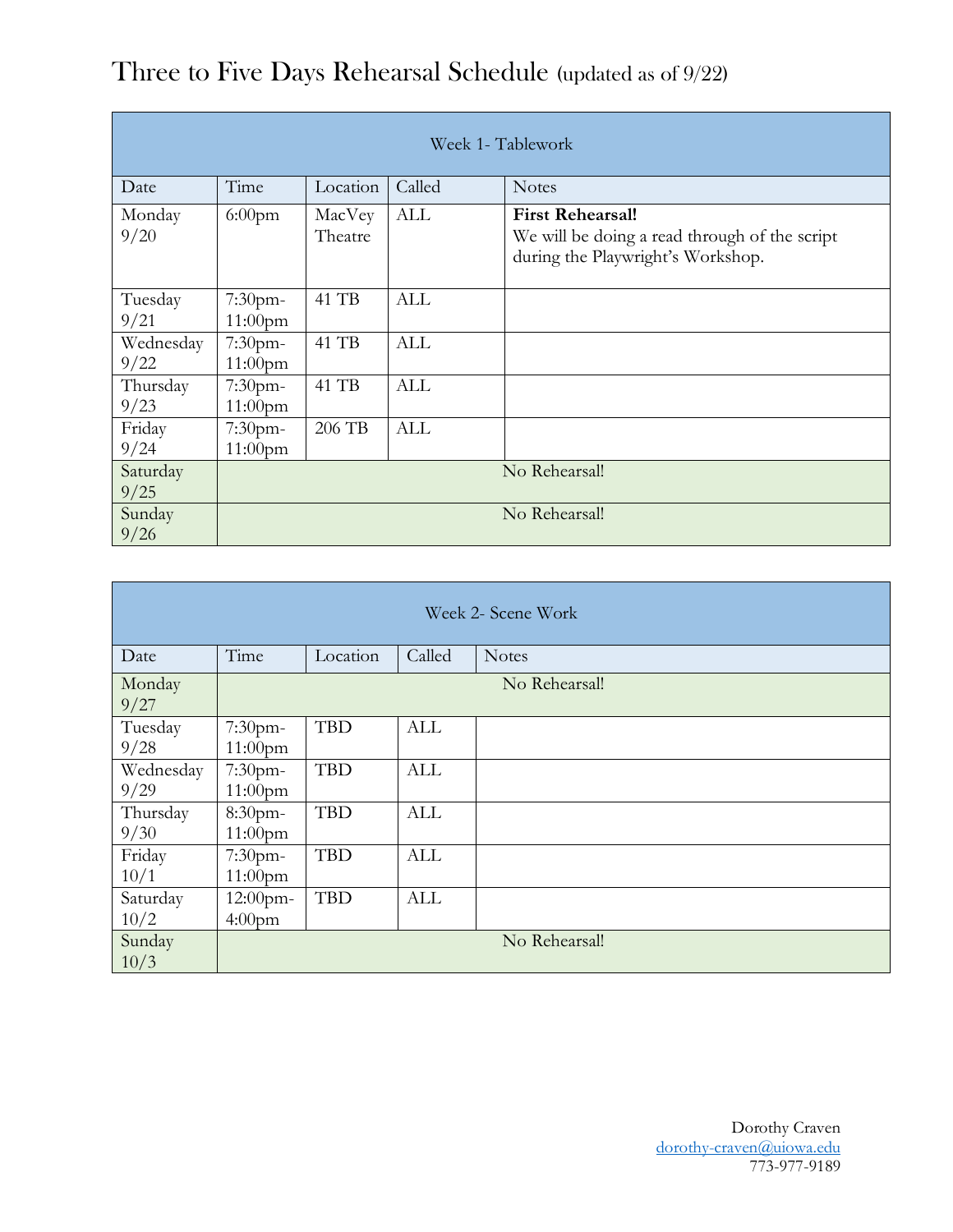|                |               |            |            | Week 3        |  |
|----------------|---------------|------------|------------|---------------|--|
| Date           | Time          | Location   | Called     | <b>Notes</b>  |  |
| Monday<br>10/4 | No Rehearsal! |            |            |               |  |
| Tuesday        | 7:30pm-       | <b>TBD</b> | ALL        |               |  |
| 10/5           | $11:00$ pm    |            |            |               |  |
| Wednesday      | 7:30pm-       | <b>TBD</b> | <b>ALL</b> |               |  |
| 10/6           | $11:00$ pm    |            |            |               |  |
| Thursday       | 8:30pm-       | <b>TBD</b> | ALL        |               |  |
| 10/7           | $11:00$ pm    |            |            |               |  |
| Friday         | 7:30pm-       | <b>TBD</b> | <b>ALL</b> |               |  |
| 10/8           | $11:00$ pm    |            |            |               |  |
| Saturday       | 12:00pm-      | <b>TBD</b> | <b>ALL</b> |               |  |
| 10/9           | $4:00$ pm     |            |            |               |  |
| Sunday         |               |            |            | No Rehearsal! |  |
| 10/10          |               |            |            |               |  |

Three to Five Days Rehearsal Schedule (updated as of 9/22)

| Week 4             |                          |            |            |                                   |  |
|--------------------|--------------------------|------------|------------|-----------------------------------|--|
| Date               | Time                     | Location   | Called     | <b>Notes</b>                      |  |
| Monday<br>10/11    | No Rehearsal!            |            |            |                                   |  |
| Tuesday<br>10/12   | 7:30pm-<br>$11:00$ pm    | <b>TBD</b> | <b>ALL</b> |                                   |  |
| Wednesday<br>10/13 | 7:30pm-<br>$11:00$ pm    | <b>TBD</b> | ALL        | <b>Marketing Information Due!</b> |  |
| Thursday<br>10/14  | $7:30$ pm-<br>$11:00$ pm | <b>TBD</b> | ALL        |                                   |  |
| Friday<br>10/15    | No Rehearsal!            |            |            |                                   |  |
| Saturday<br>10/16  | No Rehearsal!            |            |            |                                   |  |
| Sunday<br>10/17    | No Rehearsal!            |            |            |                                   |  |